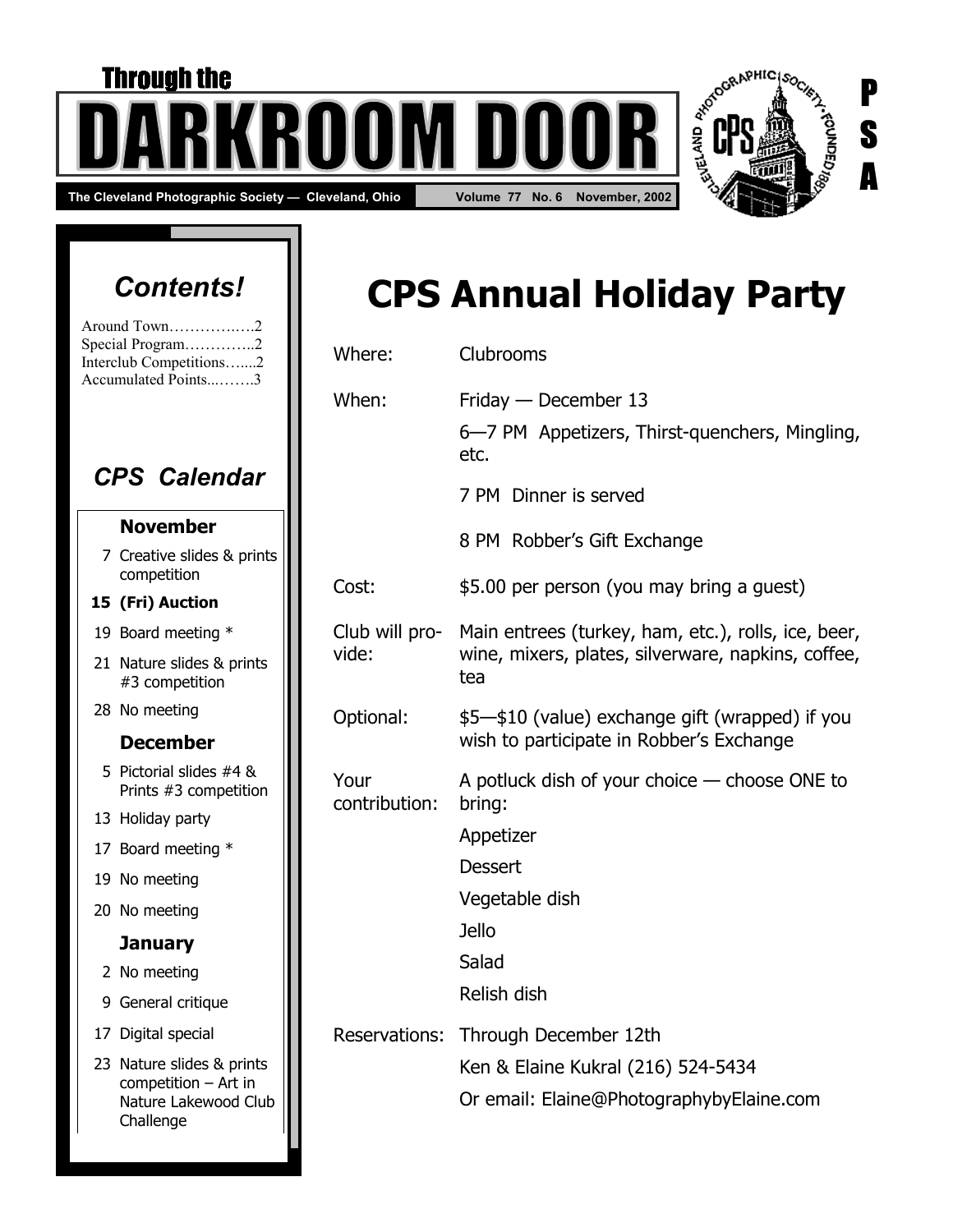### **Through the DARKROOM DOOR**

**is the official publication of the Cleveland Photographic Society;** 

**Clubrooms at: 1549 Superior Ave, Cleveland, OH 44114 Phone: (216) 781-1533** 

**Editor: Marie Kunzman (440) 354-5356 E-Mail: mkunzman@sgmorris.com Circulation: President: Bert Klein (216) 941-9485 Vice Pres. Vic Evcic (216) 941-6442 Secretary: Suzanne Cooper (216) 464-8109 Treasurer: Bob Malek (440) 734-9088 WEBSITE: Joe Kunzman (440) 354-5356 http://frontpage.tripod.com/clevelandphoto/** 

**MAILING ADDRESS : CPS, P. O. Box 26104, Fairview Park, OH 44126** 

**DEADLINE FOR NEXT ISSUE: 18th of the month.** 

## **Special Award**

**to be given on December 5, 2002 for A Pictorial Slide or Print Taken on a Lolly the Trolley Field Trip** 

On December  $5<sup>th</sup>$ , the pictorial competition will include a special award. From all photos entered in the pictorial competition, that were taken on Lolly the Trolley fieldtrips, the judges will select the best one. Judge Charlie Cervanek will present the winner with a valuable, highly desirable prize.

Don't be left out. You could be the winner. Dig out your pics from the Lolly the Trolley field trips and bring them down. See you then. Clang! Clang!

**Ron Wilson** 

# **Around Town**

Cleveland Museum of Art

July 20-Dec. 4, 2002 *Looking at Children: Photographs from the Permanent Collection* focuses on young people and the diversity of childhood experiences.

The exhibition includes 14 color and blackand-white images by artists such as Shelby Lee Adams, Henri Cartier-Bresson, Emmet Gowin, Lauren Greenfield, Nicholas Nixon and Sebastião Salgado. Works in the show include Emmet Gowin's *Nancy, Danville, Virginia* (1969).

#### pooooooooooooooq  $\mathbb{R}$  $\mathbf{\mathbf{\mathsf{I}}}\mathbf{\mathsf{I}}$ **Decorate for the**  $\overline{\mathbb{I}}$  $\mathbb{I}$  $\overline{\mathbb{R}}$ **Holiday Party**  $\mathbb{I}$ December 5th after the  $\mathop{\rule[0pt]{.5pt}{0.05cm}}\nolimits$ **Pictorial Competition**  $\sqrt{2}$  $\overline{\mathbb{R}}$ **Boooooooooooo**o  $\Box$

### **Inter-Club Competitions**

We have for the past couple of years been holding an annual "Challenge" with Lakewood Photographic Society. Recently I received an e-mail from Western Reserve Photographic Society. They indicated they are maintaining an e-mail list of former NEOCCC clubs. Some of these clubs are interested in having competitions with other clubs. Akron Metroparks Photo Club sent a request to Western Reserve that they are looking for any other clubs who might be interested in an inter-club competition. They would like to invite any of these clubs to participate in a competition. I will in the next few weeks try to see if there is enough interest with our club members in having an occasional inter-club competition with them. If there is enough interest, I will contact Akron's president and we can try to arrange something.

**Susan Swope**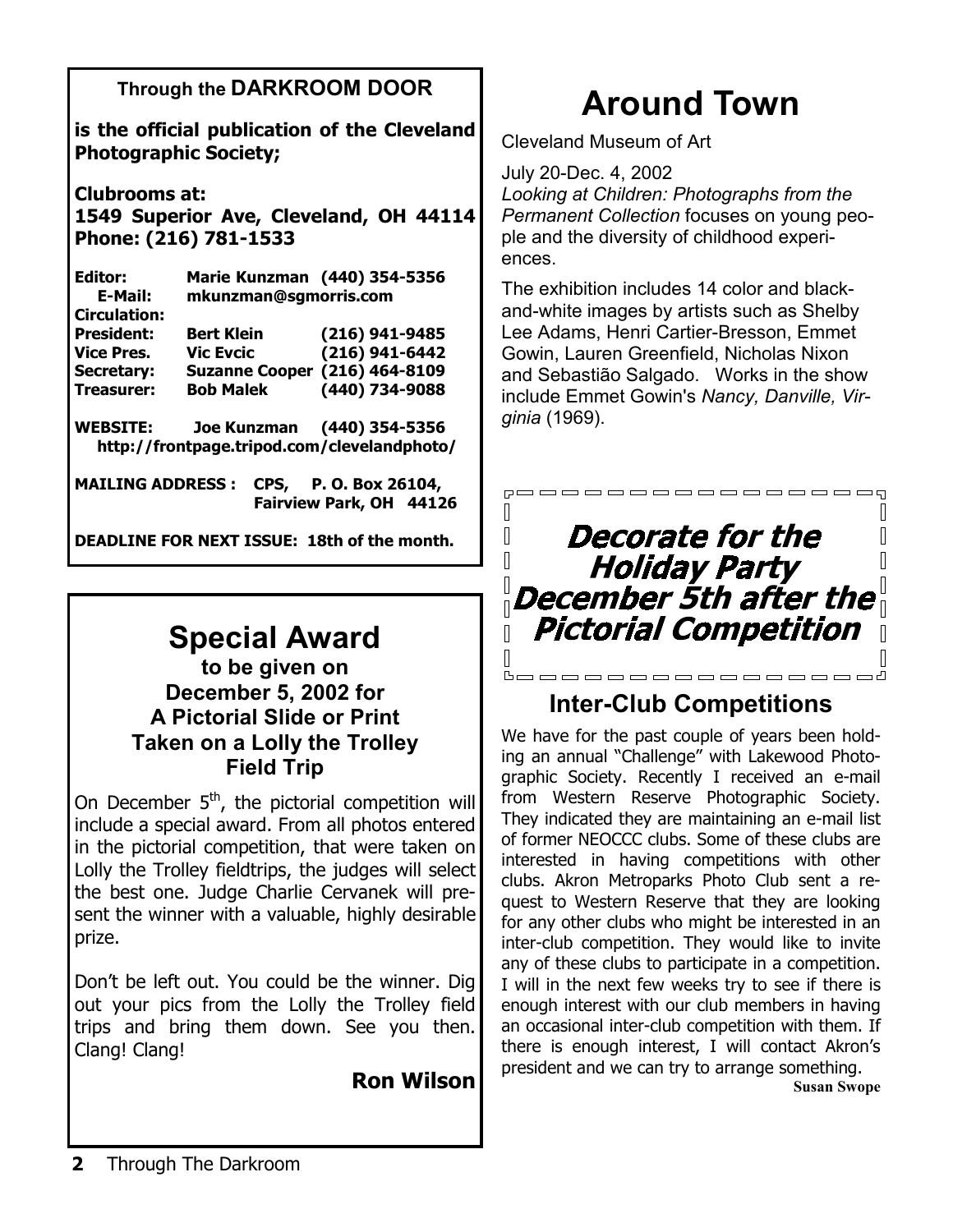### *Competition Results and Standings Accumulated Points*

### **Nature Slides**

### **Nature Prints**

booooooooooooood

| <b>General</b>         |    | <b>Black &amp; White Maker Made -</b>                                            |    |
|------------------------|----|----------------------------------------------------------------------------------|----|
| <b>Class A</b>         |    | <b>General &amp; Zoology</b>                                                     |    |
| <b>Bill Gance</b>      | 9  | <b>Class A &amp; B</b>                                                           |    |
| <b>Bob Stone</b>       | 8  | Jim Kunkel                                                                       | 5  |
| Ron Wilson             | 8  | <b>Commercial - General &amp; Zoology</b>                                        |    |
| <b>Bob Malek</b>       | 5  | Vic Evcic                                                                        | 9  |
| Ed Rynes               | 5  | <b>Bob Stone</b>                                                                 | 9  |
| Gerry Juskenas         | 3  |                                                                                  |    |
| Maria Kaiser           | 3  | <b>Pictorial Prints</b>                                                          |    |
| <b>Class B</b>         |    | <b>Color Maker Made</b>                                                          |    |
| Jim Frier              | 14 | <b>Class A</b>                                                                   |    |
| <b>Russell Purnell</b> | 9  | Ed Rynes                                                                         | 5  |
| Bing Wang              | 5  | <b>Class B</b>                                                                   |    |
| Ken Kukral             | 4  | John Armonas                                                                     | 5  |
| <b>Zoology</b>         |    | <b>Black &amp; White Maker Made</b>                                              |    |
| <b>Class A</b>         |    | <b>Class A</b>                                                                   |    |
| <b>Bill Gance</b>      | 10 | Jim Frier                                                                        | 5  |
| Jim Kunkel             | 8  | <b>Class B</b>                                                                   |    |
| Ron Wilson             | 4  | Kolman Rosenberg                                                                 | 10 |
| <b>Bob Malek</b>       | 4  | <b>Commercial</b>                                                                |    |
| Ed Rynes               | 3  | Jim Frier                                                                        | 5  |
| <b>Class B</b>         |    | <b>Bill Gance</b>                                                                | 5  |
| Elaine Kukral          | 9  | Elaine Kukral                                                                    | 5  |
| Jim Frier              | 5  | <b>Bob Stone</b>                                                                 | 4  |
| Ken Kukral             | 4  | -----                                                                            |    |
| <b>Geoff Powers</b>    | 4  | Reminder:<br><b>Pictorial Slides &amp; Prints</b><br>Competition<br>December 5th |    |